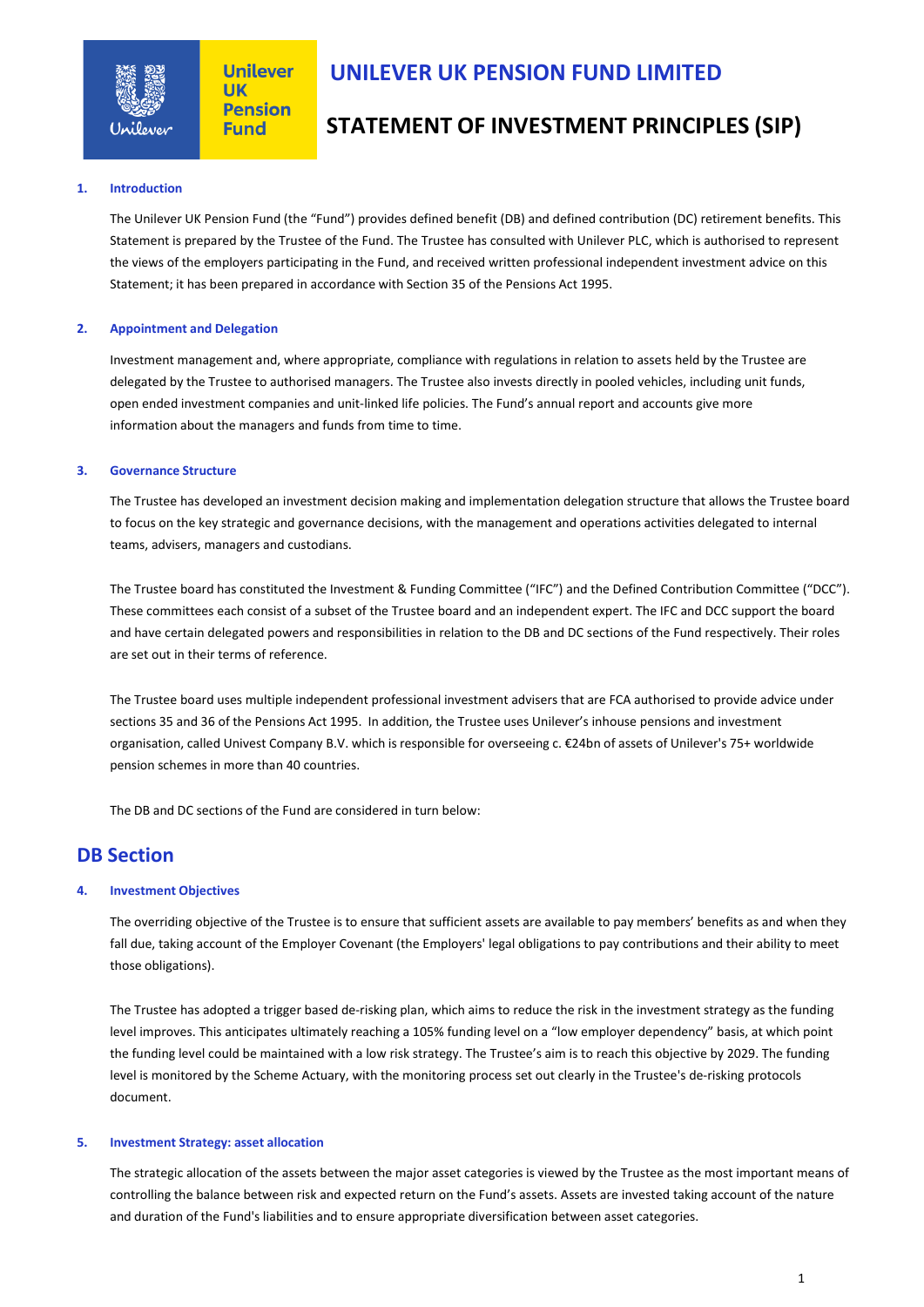

## **UNILEVER UK PENSION FUND LIMITED**

# **STATEMENT OF INVESTMENT PRINCIPLES (SIP)**

The Trustee has broken down the asset allocation into three main categories, these are:

**Growth assets** – Equities, Private Equity and other asset classes which are expected to deliver excess returns above Gilts. The asset class may produce an income, but a significant element of the return is expected to come from capital appreciation.

**Income assets** - Assets whose returns derive predominantly (or entirely) from the income they generate (fixed or inflation linked). These assets generate relatively predictable cashflow streams that can be used for liability cashflow matching, while expecting to deliver a return above Gilts.

Liability Driven Investment (LDI) assets (and collateral) - Assets that are deemed to be close to "risk-free", which provide a hedge against the Fund's liability related risks and/or serve as collateral to support the Fund's synthetic exposures.

The Trustee regularly obtains professional independent investment advice in relation to the asset allocation between the three main categories, and prior to any changes in the allocation of the DB assets. The asset allocation is set with the aim of achieving a long term expected return target above the return on Gilts, and the Trustee has set a de-risking protocol setting out the process used by the Trustee to take decisions to reduce the investment risk taken in the DB section of the Fund. The schedule also sets out the target category allocations after each future de-risking step, which are expected to achieve the aggregate return target from that time and permitted ranges to ensure the Fund's expected return and risk at each de-risking step remain within an appropriate tolerance. The table below sets out the current target asset allocation for the three main categories:

| Target Return (p.a.) | $Gilts + 1.5%$ |             |             |
|----------------------|----------------|-------------|-------------|
| Category             | ℅              | Lower limit | Upper limit |
| Growth               | 22.0           | 18.0        | 26.0        |
| Income               | 27.7           | 23.7        | 31.7        |
| <b>Matching</b>      | 50.3           | 46.3        | 54.3        |

#### **6. Investment Management Structure**

Having set the underlying asset allocation for each of the three key categories, the Trustee uses external investment managers and pooled funds to implement its strategy. Where appropriate, the Trustee targets a diversified broad market exposure, including the use of LDI strategies, to achieve its objectives.

#### **7. Permitted Investments and Constraints and Arrangements with Asset Managers**

When choosing investments, the Trustee and the investment managers (to the extent powers are delegated to them) are required to have regard to the criteria for investment set out in the Occupational Pension Schemes (Investment) Regulations 2005 (regulation 4), and the principles set out in this SIP. The Trustee takes appropriate professional independent investment advice, under section 36 of the Pensions Act 1995, before it makes any decision to acquire, retain or realise any particular investments (e.g. investments in pooled funds).

Each external manager's responsibilities are set out clearly in an Investment Management Agreement and investment guidelines which include a number of other restrictions and constraints. The contractual frameworks are, to the extent practicable, aligned with the Trustee's policies set out in this SIP and the investment parameters for each manager are set to deliver the Trustee's overall strategic asset allocation. The majority of agreements are open ended, and therefore can be terminated if required (including for underperformance; see below for how manager performance is monitored). The Trustee does enter into closed-ended agreements where this is necessary due to the nature of the asset class (e.g. when investing in funds for some illiquid assets, such as Private Equity, Mezzanine Debt, Real Estate Debt), these arrangements will be reviewed at the point the manager releases new iterations of the fund (if these are to be considered for investment), or just prior to maturity. Given the wide range of investments, details of the exact durations of the agreements have not been listed here for practical reasons.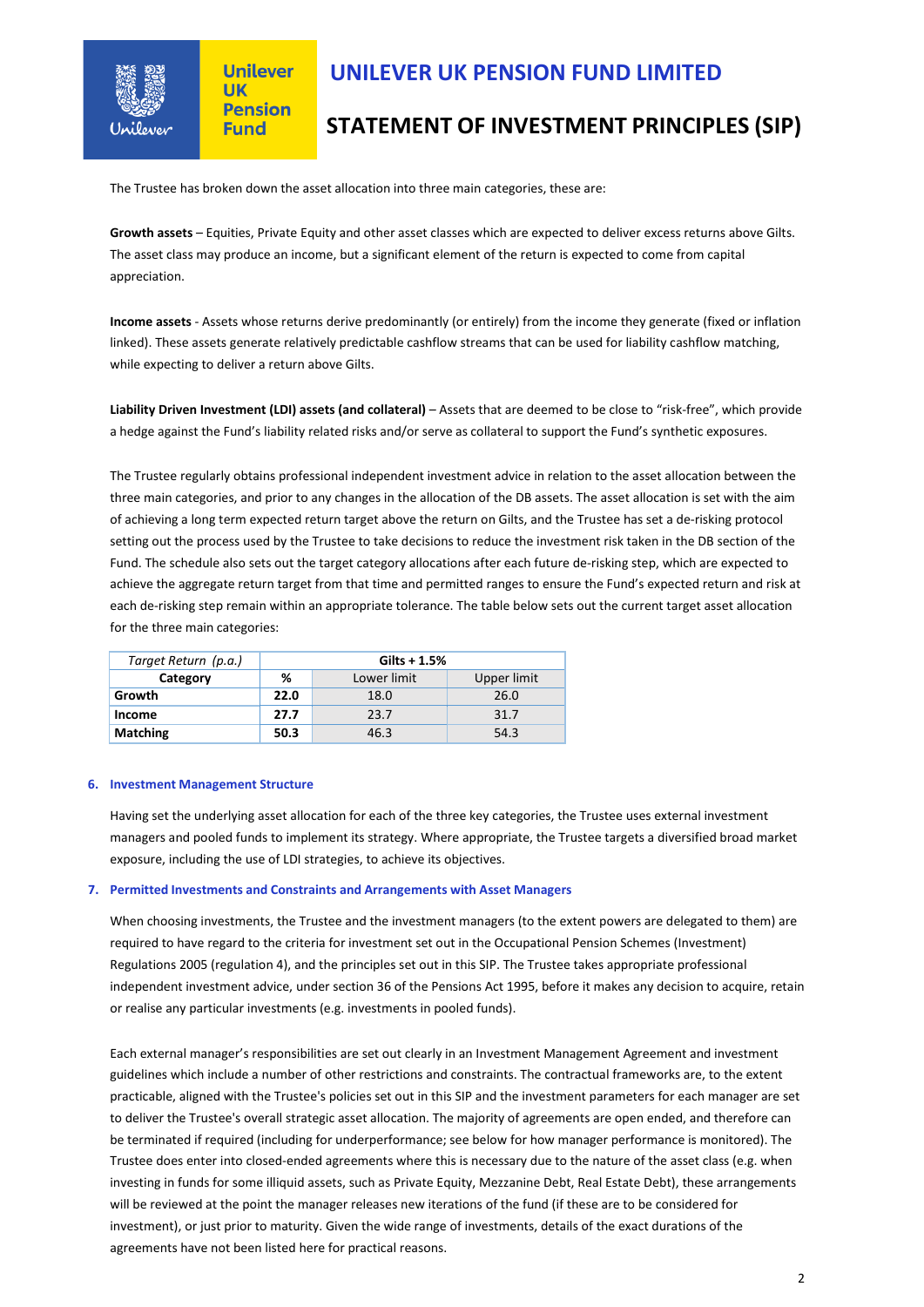

## **UNILEVER UK PENSION FUND LIMITED**

# **STATEMENT OF INVESTMENT PRINCIPLES (SIP)**

Given the Trustee's long-term focus, manager performance is always assessed over a sufficiently long period. The basis for remunerating managers is structured so that a manager is not disincentivised to comply with the Trustee's policies. Performance related fees are used in a small proportion of the overall assets, and only where aligned with long term outperformance.

Once the managers are appointed, the Trustee's advisers and Univest Company are also responsible for the ongoing monitoring of the underlying managers on behalf of the Trustee, with Univest using their own internal rating system. This uses a combination of annual questionnaires and quarterly qualitative reviews to assess each managers performance in four key areas (performance, strategy, team, and ESG/Sustainability\*), with performance measures aligned with relevant Trustee's policies in these areas. By including ESG/Sustainability as a separate performance measure, this incentivises managers to make decisions based on the medium to long term financial performance of the assets they manage. The rating system does not seek to incentivise managers to make investment decisions based on non-financial performance factors. The majority of engagement activities are delegated to a separate third party; however, where a manager remains responsible for engagement, then the manager's engagement activities will also be reviewed. The process includes an analysis of the underlying holdings; this provides an opportunity to review with the manager how specific investment decisions taken align with the manager's agreed mandate. Portfolio turnover costs are also assessed as part of the overall assessment of the manager's performance. The level of acceptable turnover costs will differ between managers, depending on factors such as the asset class and the manager's style and approach, and are always assessed considering the impact of the turnover on the return achieved. The Trustee therefore does not set a target level or acceptable range for portfolio turnover.

*\*Where Sustainability/sustainable investing is mentioned in this document, this includes the consideration of environmental, social and governance issues, including climate change.*

As part of ongoing dialogue with them, managers are aware of the criteria against which their performance will be assessed. This therefore helps to incentivise managers to act in line with the Trustee's policies and in accordance with the agreed contractual arrangements.

The IFC reviews the results of the latest manager ratings, from both Univest and external consultants. The IFC do, where relevant, also take into account other key factors (in addition to performance) when assessing managers (including, but not limited to organisational structure, people, operational systems, investment strategy of the underlying manager's fund, robustness of the risk management and so on).

The Trustee's investment advisers and Univest Company also assist the IFC with performing rolling asset class reviews, to ensure that the underlying asset classes remain fit for purpose. The IFC aim to complete a review of each asset class within each triennial valuation cycle. These provide the opportunity for the Trustee to see a more detailed assessment of the performance of each asset class (and the funds within it), and consider in more detail the context for the performance (i.e. to include the drivers of performance in the market and the style of the fund).

### **8. Custody**

The Trustee regards the safekeeping of the Fund's assets as being of paramount importance. Accordingly, the custody of the DB assets under management has been delegated to The Northern Trust Company ("Custodian"). The Custodian's services are documented and reviewed on a regular basis.

### **9. Risk Management and Monitoring**

The Trustee has an extensive risk management framework. On a quarterly basisthe Trustee Board reviews the "Top Risks" across the whole Fund (both investment and non-investment related), which are used to frame all discussions held by the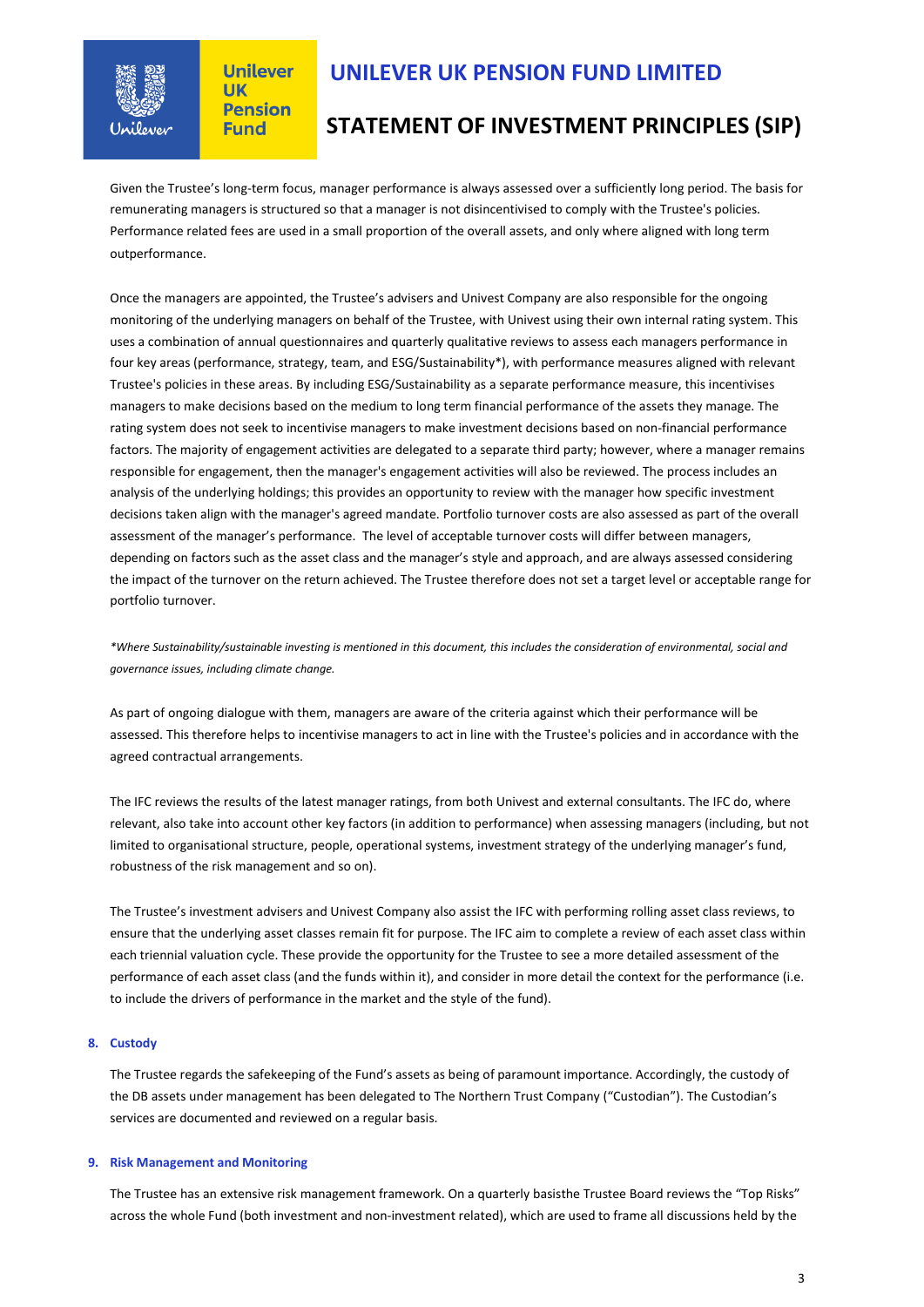

# **UNILEVER UK PENSION FUND LIMITED**

# **STATEMENT OF INVESTMENT PRINCIPLES (SIP)**

Trustee Board. The IFC are responsible for monitoring several of these "Top risks" as well as secondary investment and funding related risks.

The Trustee has agreed quantitative measures for each of these risks and has set out clear warning triggers and specified actions when triggers are breached. Among other things, this allows the Trustee to monitor progress against the long term aims, the level of risk in the Fund and the strength of the Employer Covenant.

Below are examples of some of the risks which the IFC monitor for the DB section of the Fund:

**Funding –** Sets out the expected time for the Fund to reach 105% on a "low employer dependency basis". If this is significantly earlier or later than anticipated, then this will prompt a discussion at the IFC meeting, as to whether the investment or funding strategy should be amended.

**Investment Risk –** Sets out the Fund's 1 year 95% Value at Risk and 1 year Funding Level at Risk. If the Fund's risk profile materially changes, then this will prompt a discussion at the IFC meeting, as to whether the investment strategy should be de/re-risked.

**Covenant –** Sets key measures for monitoring the strength of the Employer. A deterioration of the metrics used to assess the covenant would prompt a discussion at the IFC (and Trustee Board meeting) regarding the causes of the deterioration and the subsequent action that should be taken.

**Interest and inflation risk** – The Trustee has appointed an LDI manager to partially hedge the interest and inflation risks within the DB section of the Fund. The target level of hedging is set out in the asset allocation and de-risking schedule, and is regularly reviewed. The IFC monitors that the appointed LDI manager is hedging interest rate and inflation at the respective levels set by the Trustee. If the hedging levels fall outside of the pre-agreed ranges, then this will prompt action for the LDI manager to rectify this.

**Currency risk** – The Trustee has appointed a currency overlay manager to hedge some of the DB Fund's overseas currency risk. The target level of currency hedging has been set by the Trustee having considered formal advice, and is regularly reviewed. The IFC monitors that the appointed manager is hedging within a pre-agreed set range for certain currencies within particular asset classes. If the hedging levels fall outside of the pre-agreed ranges, then this will prompt action for the FX overlay manager to rectify this.

### **10. Realisation and liquidity of assets**

The Trustee has agreed that liquidity risk is a key risk to the Fund and it is closely monitored. The Trustee maintains a balance between ensuring that there is enough cash set aside to pay pensions and other payments when they fall due versus having too much money sitting in cash and hence not achieving a sufficient return to meet its funding requirements. The Trustee has agreed a cashflow forecasting process which ensures that sufficient funds are made available when payments are due.

### **11. Active versus passive management**

The Fund has exposure to both active and passive management within the DB section of the portfolio. When determining whether an asset class should be actively or passively managed, the IFC considers market inefficiencies alongside (but not limited to) other considerations such as expected net of fee returns, the availability of skilled active managers, the ability to identify those managers and the constraints around those managers.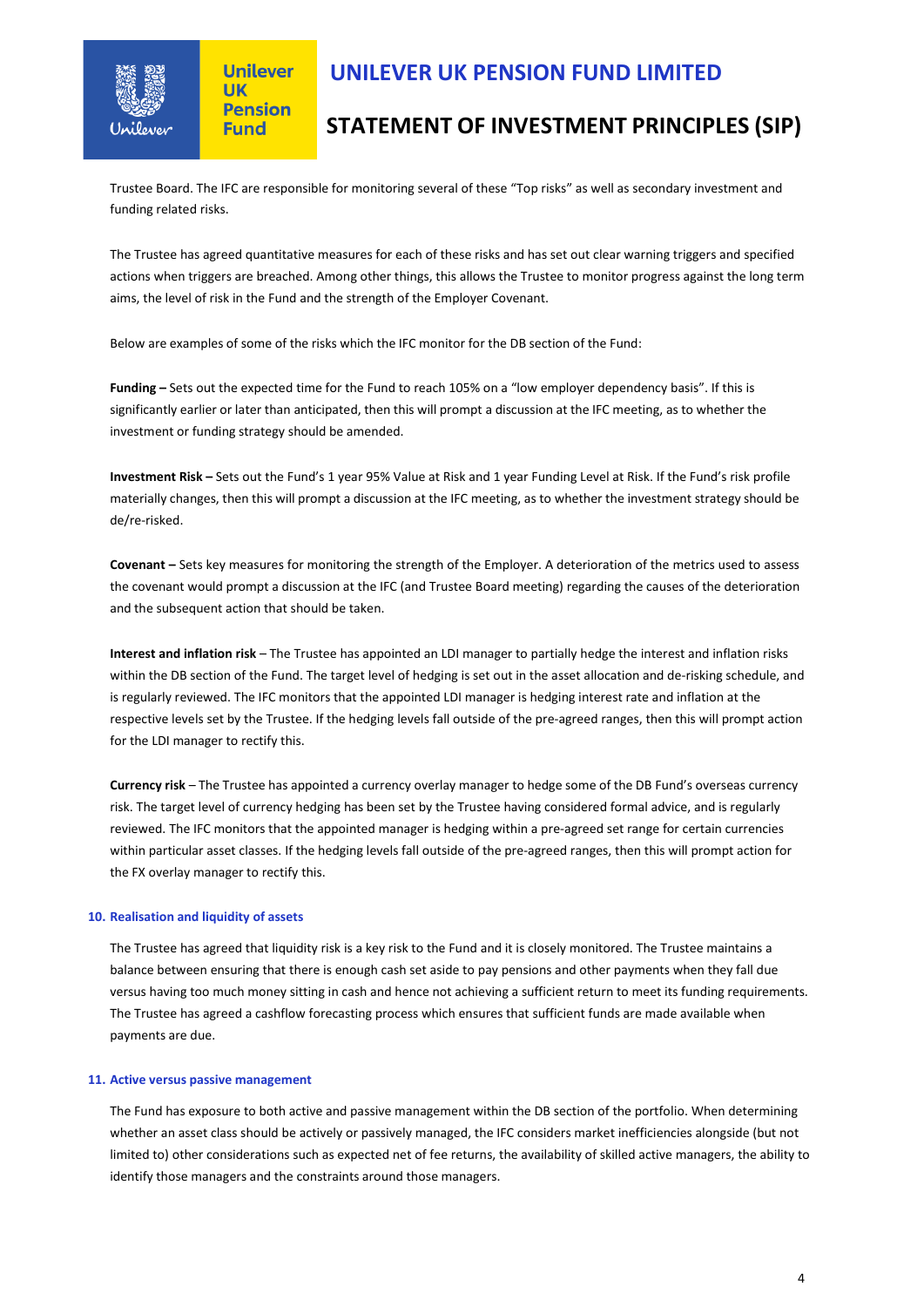

# **UNILEVER UK PENSION FUND LIMITED**

# **STATEMENT OF INVESTMENT PRINCIPLES (SIP)**

### **12. Counterparty risk**

The Trustee has delegated the monitoring of counterparty risk to Univest Company and to the LDI manager (for the underlying counterparties that are used for the interest rate and inflation hedging). The Trustee recognises that using collateral for derivatives is one of the key measures for limiting counterparty risk. In addition, to ensuring that there is a sufficient number of counterparties, a diverse range of counterparties (from different jurisdictions) and limitations of exposure to bank accounts.

### **13. Growth asset risk**

The Trustee recognises that the underlying asset classes within the Growth category can exhibit more volatile behaviour than fixed income assets. Therefore, the Trustee ensures that the overall investment strategy of the DB section of the Fund has exposure to both "Income" assets and "Matching" assets. This ensures that the DB section of the Fund is diversified across the different risk/return spectrum. In addition, the IFC ensures that the asset classes within the Growth section are diversified. For example, in addition to Equities, the Growth portfolio has exposure to other "Growth" assets such as Private Equity and Property.

### **14. Credit risk**

The Trustee allocates to credit assets within the Income category. In order to reduce credit risk, the IFC maintain a diversified portfolio of underlying credit exposures and has further subdivided the "Income" category into "low", "medium" and "high" risk income assets.

### **15. Responsible Investment and Stewardship**

The Trustee is a signatory to the Principles for Responsible Investment (PRI) through the Unilever Pension Funds umbrella agreement. The Trustee believes that investing sustainably allows it to better assess the value and likely future performance of an investment over the medium to long-term. Sustainable investing is about generating a long-term risk adjusted return aligned with the Fund's objectives, whilst at the same time promoting a stable, well-functioning and well governed social, environmental and economic system on which long-term sustainable returns are dependent. The Trustee currently does not take into account any factors it considers to be non-financial. However, this is reviewed on a periodic basis.

Of the environmental factors the Trustee takes into account, it believes that climate change presents the greatest risk to the long-term value and security of the Fund's assets. The Trustee believes that these environmental factors, in particular climate change, will have significant and wide-ranging implications for the global economy for the foreseeable future and the potential to impact the dynamics of global growth.

### **Implementation:**

It is the Trustee's policy that all matters are taken into account in the selection, retention and realisation of investments to the extent that they are materially relevant in assessing the future prospects of specific investments, including Sustainability considerations.

### **The Trustee has a three-tiered approach to implementing sustainable investing:**

- Tier 1 Includes ensuring that the investment managers are evaluated and tested to assess how Sustainability considerations are being taken into account. This is through a tool that the Trustee helped develop called the Manager Evaluation Framework.
- Tier 2 Includes investing in funds which have a Sustainability bias or tilt. This can be via a generic Sustainability fund or tailored to the Trustees requirements.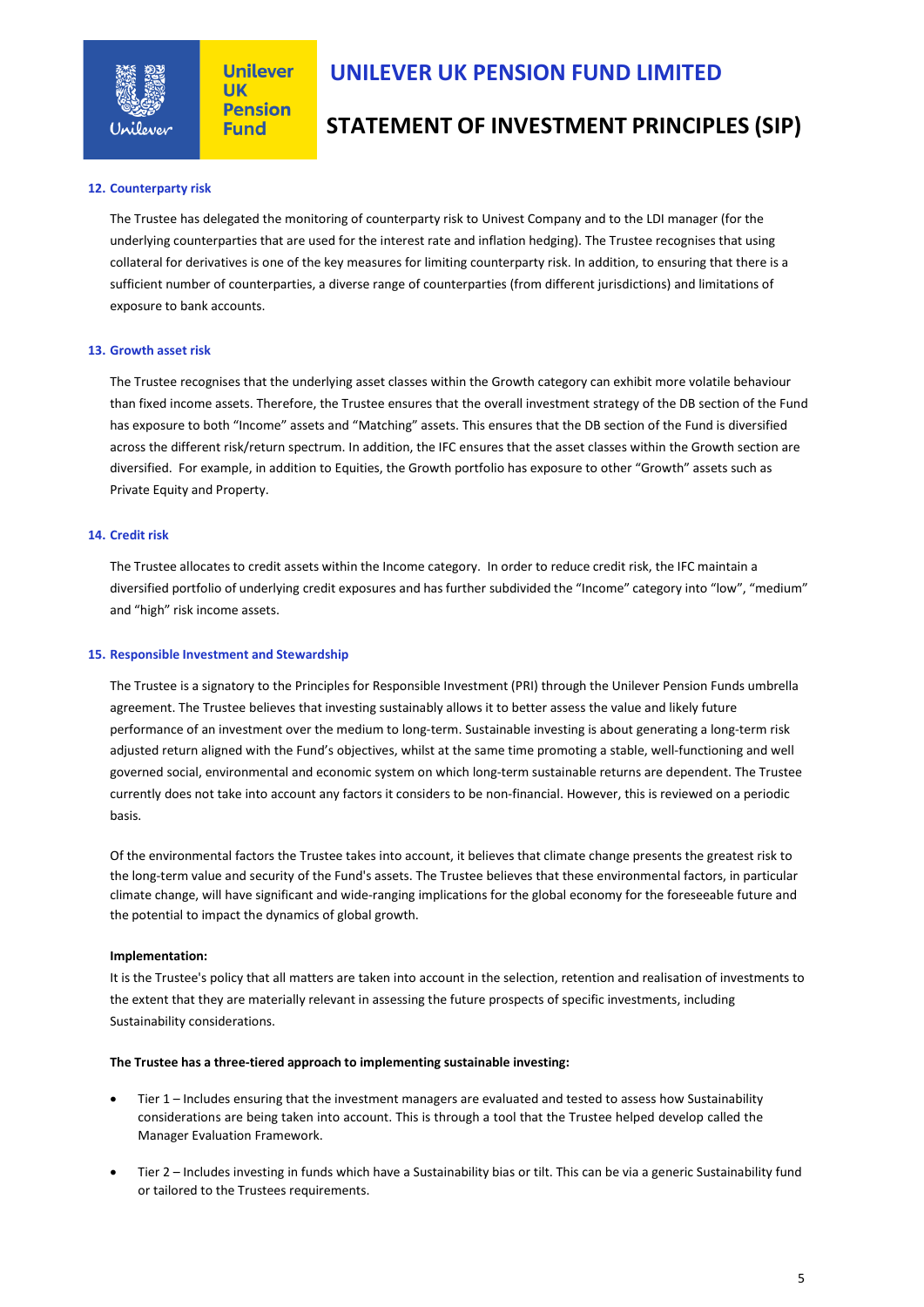

# **UNILEVER UK PENSION FUND LIMITED**

# **STATEMENT OF INVESTMENT PRINCIPLES (SIP)**

• Tier 3 – includes specific impact investing opportunities. This has recently been implemented for the DB section, via a tailored real asset impact investing fund which Unilever's in-house pensions/investment organisation has set up on behalf of Unilever Global pension funds.

**Engagement:** The Trustee has appointed an external stewardship provider to provide voting and engagement services in relation to the majority of the Fund's applicable assets, although some engagement is carried out by the Fund's investment managers. The use of voting rights attached to shares held by the Trustee is regarded as an important component of the Trustee's stewardship activities. The Trustee aims to vote at all shareholder meetings of companies in its portfolios, seeking to use these voting rights to reinforce its wider stewardship approach and overall engagement strategy. In order to achieve this, the external provider has been instructed to make recommendations on all voting opportunities where this is possible.

The external stewardship provider engages with companies on material environmental, social and governance risks as set out in their Engagement Plan. Specifically, they focus on four core objectives: Environment; Social & Ethical; Corporate Governance; and Strategy, Risk & Communications. As part of the focus on Corporate Governance, they engage on conflicts of interest that can occur, for example on the misalignment of executive remuneration and long-term strategy or sustainability, as well as on related party transactions.

The external provider also seeks to ensure that capital allocation is consistent with business purpose and long-term strategy, in the interests of long-term investors and other key stakeholders, where relevant and of material concern. This includes engaging on aspects of capital structure including: share buybacks, cross-shareholdings and high cash holdings, which should be justified in the context of long-term strategy and business purpose, to avoid the risk of serving merely short-term interests or failure to invest to sustain and improve the underlying long-term performance of the business. In addition, they provide voting recommendations and related engagement on resolutions concerning capital structure. These vary by jurisdiction and can cover issues such as dividend approvals, share issuance and buybacks and borrowing powers. Where relevant and practicable, they engage with companies on their proposals, taking the perspective of what will promote long-term sustainability of the company, consistent with business purpose and long-term strategy.

Whenever possible, the Trustee, through the external provider, seeks an open dialogue with portfolio companies in advance of casting a vote against management to explain the rationale and to seek change in the company's position. Where a vote against management is cast, the external provider communicates with the company to explain the decision and what could be changed in future.

Company-specific engagements are normally undertaken by the external provider where it believes that engagement will lead to an increase in the value of a company's shares, or engagement will prevent or limit a decrease in the value of a company's shares. The provider engages both individually and collaboratively with other investors.

**Divestment:** In relation to assets held by the Fund, it is the Trustee's policy, where reasonably feasible and cost-effective, to use engagement to bring about changes required for the assets to be more closely aligned with the Trustee's objectives and policies. However, the Trustee believes that divestment is appropriate in certain circumstances, for example where engagement is not practicable, has failed or is unlikely to be effective.

The Trustee has adopted a Divestment Policy which applies to companies directly involved in the manufacture of cluster munitions or anti-personnel mines and companies for which the majority of revenues come from coal mining or coal power generation. These companies expose the Trustee to risk that is not expected to be adequately rewarded, and the coal companies are seen as unlikely to be successful when it comes to transitioning to a low carbon economy.

**Collaboration:** The Trustee recognises that sustainable investing practices are not yet standardised nor static. The Trustee therefore believes in collaboration with peers and industry organisations to support progress in this area and to ensure ongoing evaluation of the effectiveness of collaboration. The Trustee is, for instance, a member or contributor to a number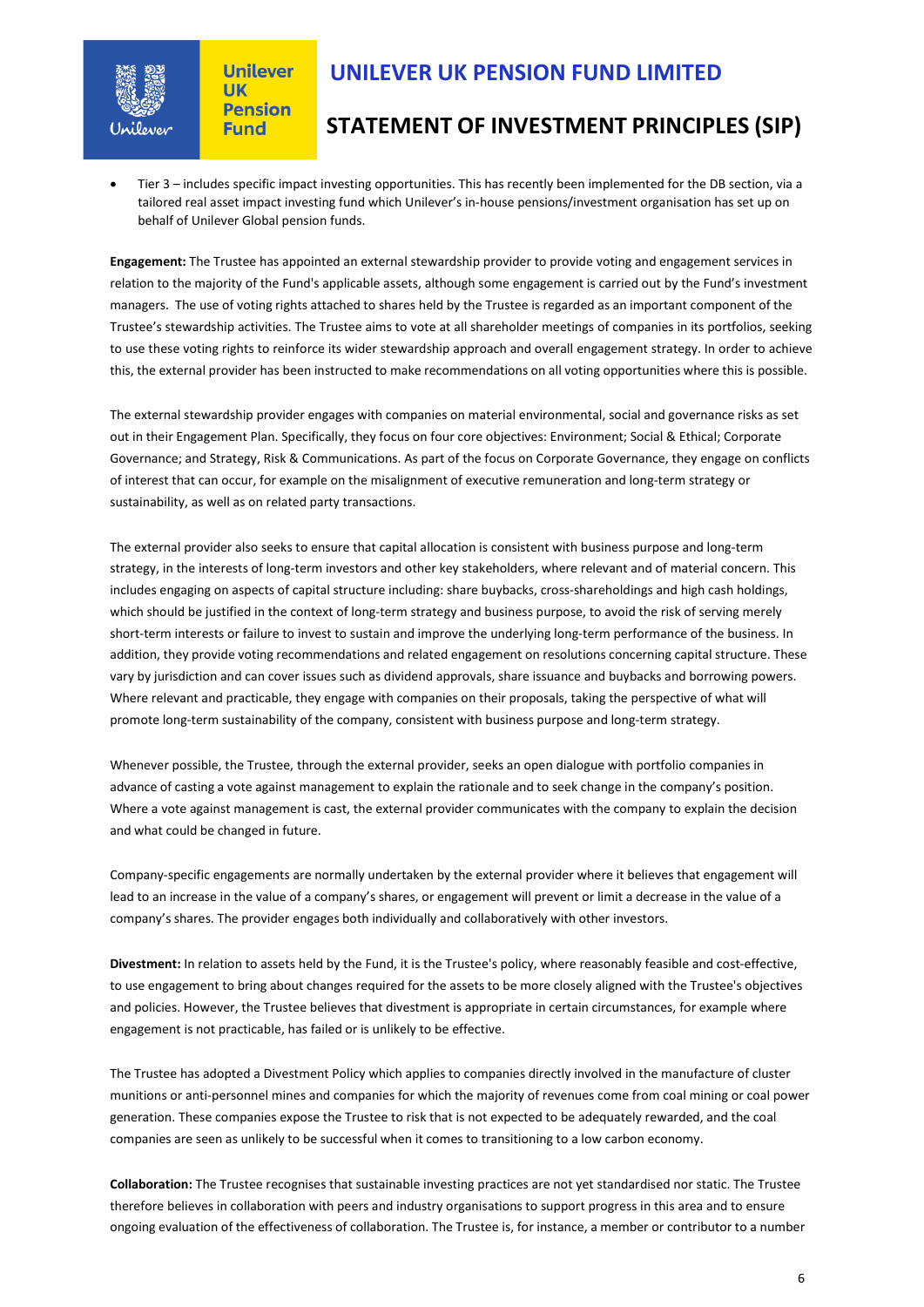

# **UNILEVER UK PENSION FUND LIMITED**

# **STATEMENT OF INVESTMENT PRINCIPLES (SIP)**

of collaborative initiatives, as acting as part of a larger collective can increase the likelihood of successful engagement. Opportunities to collaborate are considered on a case by case basis.

The Trustee has a Sustainability policy which sets out further details, including further information on the implementation of the policy.

## **DC Section**

### **16. Investment Objectives**

For the DC section the Trustee's objective is to ensure that the Fund is effectively governed and administered, with suitable investment and retirement options, and a communication and education programme that enables members to make informed decisions that are appropriate for their circumstances. The Fund rules set out a framework for the investment of the DC assets. Under that framework the Trustee provides members with investment options meeting objectives prescribed in the Fund rules.

The individual investment fund objectives are outlined below:

| <b>Fund Option</b>      | Objective aim                                                                                                                                                                                                                                                             |
|-------------------------|---------------------------------------------------------------------------------------------------------------------------------------------------------------------------------------------------------------------------------------------------------------------------|
|                         | Emerging Market Equity Fund Achieve a return similar to that which could be achieved via a portfolio invested in<br>securities listed in or related to Emerging market countries                                                                                          |
| Global Equity Fund      | Achieve a return similar to that which could be achieved via a portfolio invested in<br>globally diversified equity markets (i.e. UK, US, Europe, Japan, Asia and Emerging<br>markets)                                                                                    |
| Moderate Growth Fund    | Achieve a return over the long term (5 years or more) that exceeds the return on<br>the cautious growth fund (albeit with a higher prospect that a negative return could<br>be experienced over the same period than the cautious growth fund)                            |
| Cautious Growth Fund    | Achieve a return over the long term (5 years or more) that exceeds the return on<br>the cash fund (albeit with a higher prospect that a negative return could be<br>experienced over the same period than the cash fund)                                                  |
| <b>Real Return Fund</b> | Achieve a return over the long term (5 years or more) that aims to provide some<br>degree of protection against changes in Consumer Price Inflation (CPI) thus<br>maintaining the real purchasing power of an investment                                                  |
| <b>Bond Fund</b>        | Achieve a return which aims to provide some protection against changes in fixed<br>annuity prices as a member approaches retirement, as well as operating as a<br>relatively low risk bond fund investing predominantly in fixed interest gilts and/or<br>corporate bonds |
| Cash Fund               | Preserve capital whilst aiming to provide a return on investments similar to that<br>which might be achieved on cash deposits in a bank or building society                                                                                                               |

The range of options is designed to offer members different combinations of investment risk and prospective return. There are auto switch lifestyle strategies under which the investments representing the member's account are reshaped as the chosen or default target retirement date approaches.

### **DC section - default**

There are default options for members who decide not to take active investment decisions. The Trustee has chosen two different default options for the two different membership types, DB Retirement Account Members ("hybrid members") (generally with both DB and DC benefits) and DC Retirement Account members ("DC only"). The default investment options chosen by the Trustee aim to deliver a level of real return over members' working lifetimes, whilst mitigating risk through diversification through different equity and bond classes, property and cash. Members are invested in a 100% allocation to the Moderate Growth Fund whilst they are at least 10 years from the target retirement age. This is invested in equities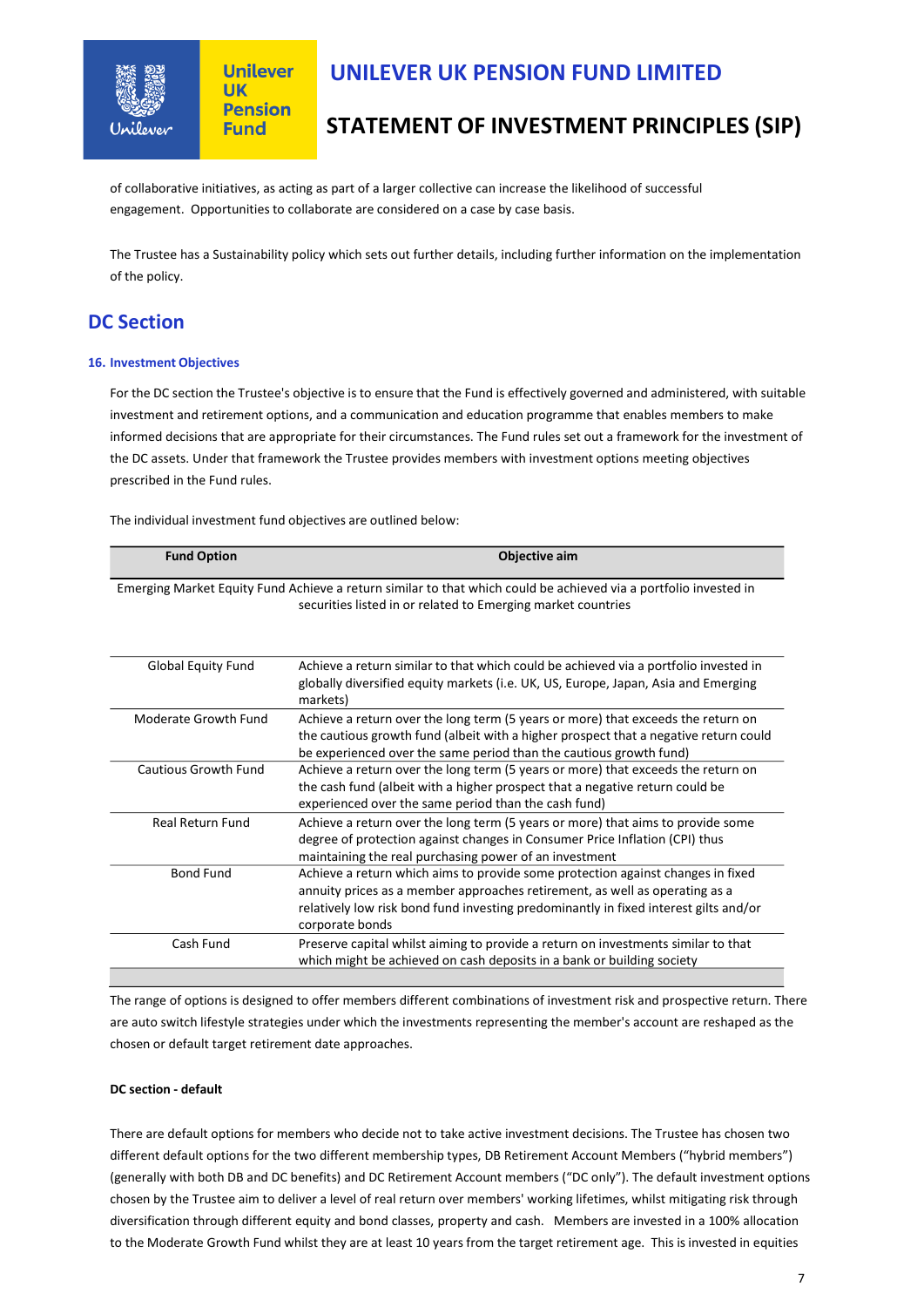

## **UNILEVER UK PENSION FUND LIMITED**

## **STATEMENT OF INVESTMENT PRINCIPLES (SIP)**

and other diversifying assets and is expected to provide growth with some downside protection and some protection against inflation erosion. As the member approaches retirement, assets are gradually moved to the Cautious Growth Fund, and then the Cash Fund so that investment risk is reduced. For hybrid members, 100% of assets are moved into the Cash Fund prior to retirement, however for DC only members 25% of the assets are moved into the Cash Fund prior to retirement, these allocations aim to match the investment strategy at retirement for each member type to the likely form in which the member will draw their benefits in retirement. Taking into account the demographics of the Fund's membership and the expected use of DC assets when members retire, the Trustee believes that the current default investment options are appropriate. The Trustee came to this conclusion following the latest advice from one of the Trustee's key DC investment advisers.

Members are also offered access to a limited number of other funds and alternative auto switch lifestyle options to enable members to tailor their investment strategy to their own needs (for example to target annuity purchase or income drawdown at retirement). All the funds offered and auto switch lifecycle options are described in more detail in the member booklet which is available on the Investing plan web portal.

### **17. Investment Strategy: asset allocation**

The DCC receives professional independent investment advice on the underlying asset allocation of each of the 7 investment options. This is to ensure that the combination of the underlying assets is expected to meet the overall expected return and risk objectives of the default options and the other investment options.

#### **18. Investment Management Structure**

Investment options and auto switch lifestyle strategies are implemented through unit-linked funds provided on an investment platform under a unit-linked life policy with Fidelity.

#### **19. Permitted Investments and Constraints**

When choosing investments, the Trustee and the investment managers (to the extent powers are delegated to them) are required to have regard to the criteria for investment set out in the Occupational Pension Schemes (Investment) Regulations 2005 (regulation 4), and the principles set out in this SIP. The Trustee takes appropriate professional independent investment advice, under section 36 of the Pensions Act 1995, before it makes any decision to acquire, retain or realise any particular investments (e.g. investments in pooled funds). Details of the arrangements for each underlying fund manager are set out in legal agreements between the manager and the platform provider, the Trustee does not have any direct arrangements with any of the underlying managers and further detail of those arrangements is not therefore included in the SIP.

Performance and risk metrics are monitored on a quarterly basis, along with consultant ratings for each underlying manager. The DCC performs a review of the asset allocation of each of the 7 investment options and the underlying managers on a periodic basis (at least every 3 years). This review includes assessment from an external consultant on each of the funds, to cover their past performance and approach to ensure that they remain suitable given the objectives of the options. Transaction costs are assessed in the annual disclosure, along with a consultant's independent assessment of the value the Fund provides to members. The DCC, where relevant, considers other key factors (in addition to performance) when assessing manager performance (including, but not limited to organisational structure, people, operational systems, investment strategy of the underlying fund, robustness of the risk management and so on).

#### **20. Custody**

The Trustee regards the safekeeping of the Fund's assets as being of paramount importance. The DC assets are held under a unit-linked life policy with Fidelity and the Trustee is satisfied that the policy terms meet its criteria with regard to the safekeeping of assets. The Fidelity service levels are documented and reviewed on a regular basis.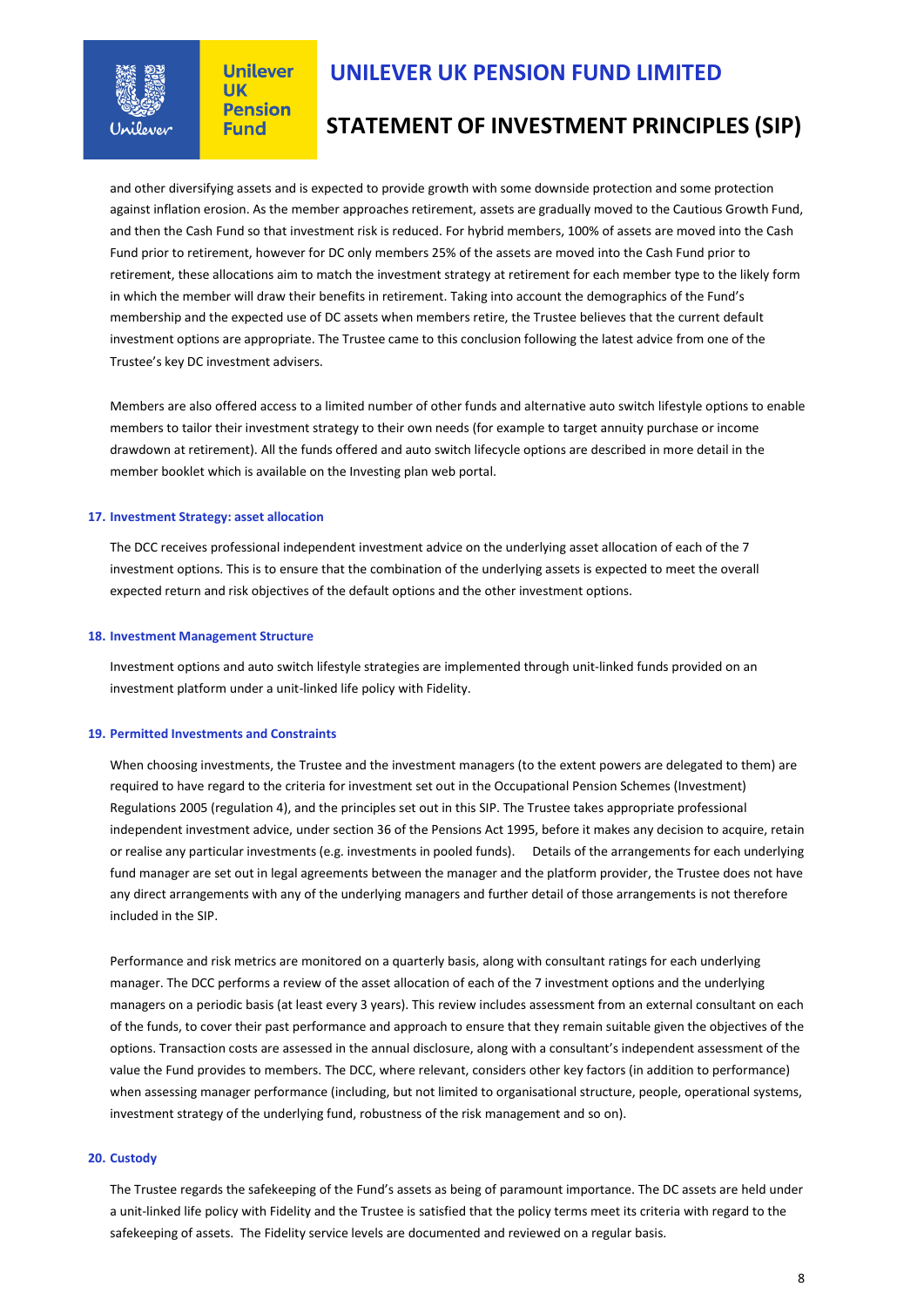

# **UNILEVER UK PENSION FUND LIMITED**

## **STATEMENT OF INVESTMENT PRINCIPLES (SIP)**

### **21. Risk Management and Monitoring**

With respect to the DC Section, and in particular as applicable to the Default Investment Options, risk is not considered in isolation, but in conjunction with expected investment returns and retirement outcomes for members. In designing the default options and selecting the other options available to members, the Trustee has explicitly considered the trade-off between risk and expected returns, considering these from the point of view of a long term investor, but offering sufficient flexibility for members who have a shorter time horizon as they approach retirement. The specific risks of which the Trustee takes account include but are not limited to:

- **Default investment options being unsuitable for the requirements of some members:** this risk is addressed by giving members a range of options, one of which is their default investment option. Members are provided with a diversified, but limited, range of options which they can choose bearing in mind their attitudes to risk, expectations of returns, desire for inflation protection and intentions with regard to retirement.
- **Not meeting the reasonable expectations of members, bearing in mind members' contributions and fund choices:** this risk is addressed by members being given frequent information on their fund balances and information on the expected return and risk of the fund options.
- **Underperformance:** This risk is considered by the Trustee and its investment adviser within its ongoing review of the performance of the underlying manager funds selected.
- **Fraud, poor advice or acts of negligence:** The Trustee seeks to minimise this risk by ensuring that its advisers and third-party service providers are suitably qualified and experienced, that suitable liability and compensation clauses are included in all contracts for professional services and that suitable due diligence is done on a regular basis.
- **Liquidity:** Offering readily marketable options.
- **Currency risk:** The DCC receive independent professional advice on currency risk on a regular basis. The DCC also take into account the Trustee Board's DB FX policy as far as it is appropriate, feasible and value for money to do so.

The Trustee reviews from time to time (at least once every three years) with the benefit of professional independent advice the appropriateness of its investment objectives and asset allocation for the DC arrangement. This review takes account of the continued suitability of the insurer and the investment platform, the investment choices, the automatic switch facilities and the default options. Should there be a material change in the Fund's circumstances, the Trustee will review whether and to what extent the investment arrangements should be altered, and in particular whether the current risk profile remains appropriate.

Performance is measured by the DC administrator. Reports are prepared at least quarterly and in comparison to benchmark returns.

#### **22. Realisation and liquidity of assets**

All the funds chosen can be liquidated on a daily basis.

#### **23. Active versus passive management**

The Fund has exposure to both active and passive management within the DC section of the portfolio. When determining whether an asset class should be actively or passively managed, the DCC considers market inefficiencies alongside (but not limited to) other considerations such as expected net of fee returns, the availability of skilled active managers, the ability to identify those managers and the constraints around those managers.

#### **24. Responsible Investment and Corporate Governance**

The Trustee is a signatory to the Principles for Responsible Investment (PRI) through the Unilever Pension Funds umbrella agreement. The Trustee believes that investing sustainably allows it to better assess the value and likely future performance of an investment over the medium to long-term. Sustainable investing is about generating a long-term risk adjusted return aligned with the Fund's objectives, whilst at the same time promoting a stable, well-functioning and well